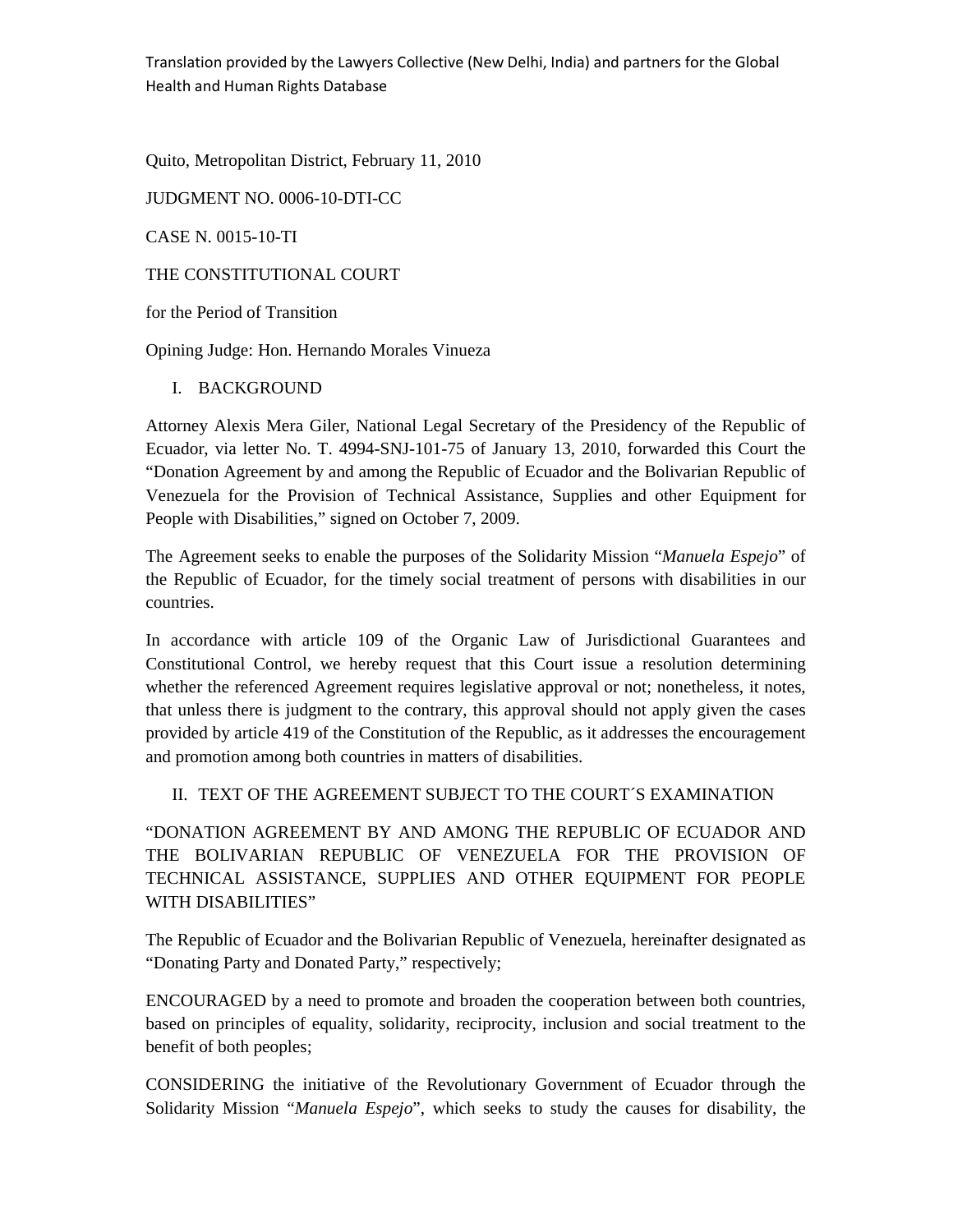potential for educational and employment development of the persons affected, as well as the requirements for attention of the disabled persons and more.

CONSIDERING the will of the Parties to limit and deepen the existing cooperation and friendship links;

Agree to the following:

#### ARTICLE I

This Donation Agreement seeks to enable the purposes of the Solidarity Mission "*Manuela Espejo*" of the Republic of Ecuador, for the timely social care of disabled persons in this country, in order to contribute and promote their social inclusion and their wellbeing based on principles of equality, mutual respect for sovereignty and reciprocity of advantages, pursuant to their respective domestic legal frameworks and the matters provided in this instrument.

#### ARTICLE II

Given the needs derived from the results of the bio-psychosocial and clinical genetic study that was performed by the Solidarity Mission "*Manuela Espejo*", regarding the reality of the Ecuadorian population with a disability, the Government of the Bolivarian Republic of Venezuela, via this Donation Agreement, grants the technical assistance and supplies to the Government of the Republic of Ecuador, which are detailed (description and quantities) in the list attached to the present instrument.

"THE DONATING PARTY" declares that the assets and technical assistance that are granted to it via this Donation Agreement shall be provided to the disabled population in the provinces of Ecuador, where this disability study is being performed, initiated by Cotopaxi and Carchi, and continuing in the rest of the provinces diagnosed until the quantity of donated articles is exhausted.

#### ARTICLE III

The Government of the Republic of Ecuador shall offer the representatives of the Bolivarian Republic of Venezuela that will participate in the implementation of this Agreement, all the assistance so that they remain in the Ecuadorian territory, under fulfillment of the migratory administrative procedures established in the Ecuadorian legal framework. This permanence must be possible until completion of the bio-psychosocial and clinical-genetic study that will be performed under the Solidarity Mission "*Manuela Espejo*."

#### ARTICLE IV

During the permanence of the representatives of the Bolivarian Republic Of Venezuela in Ecuadorian territory, they must respect the sovereignty of Ecuador and they shall not be able to perform activities that violate the Ecuadorian framework.

## **ARTICLE V**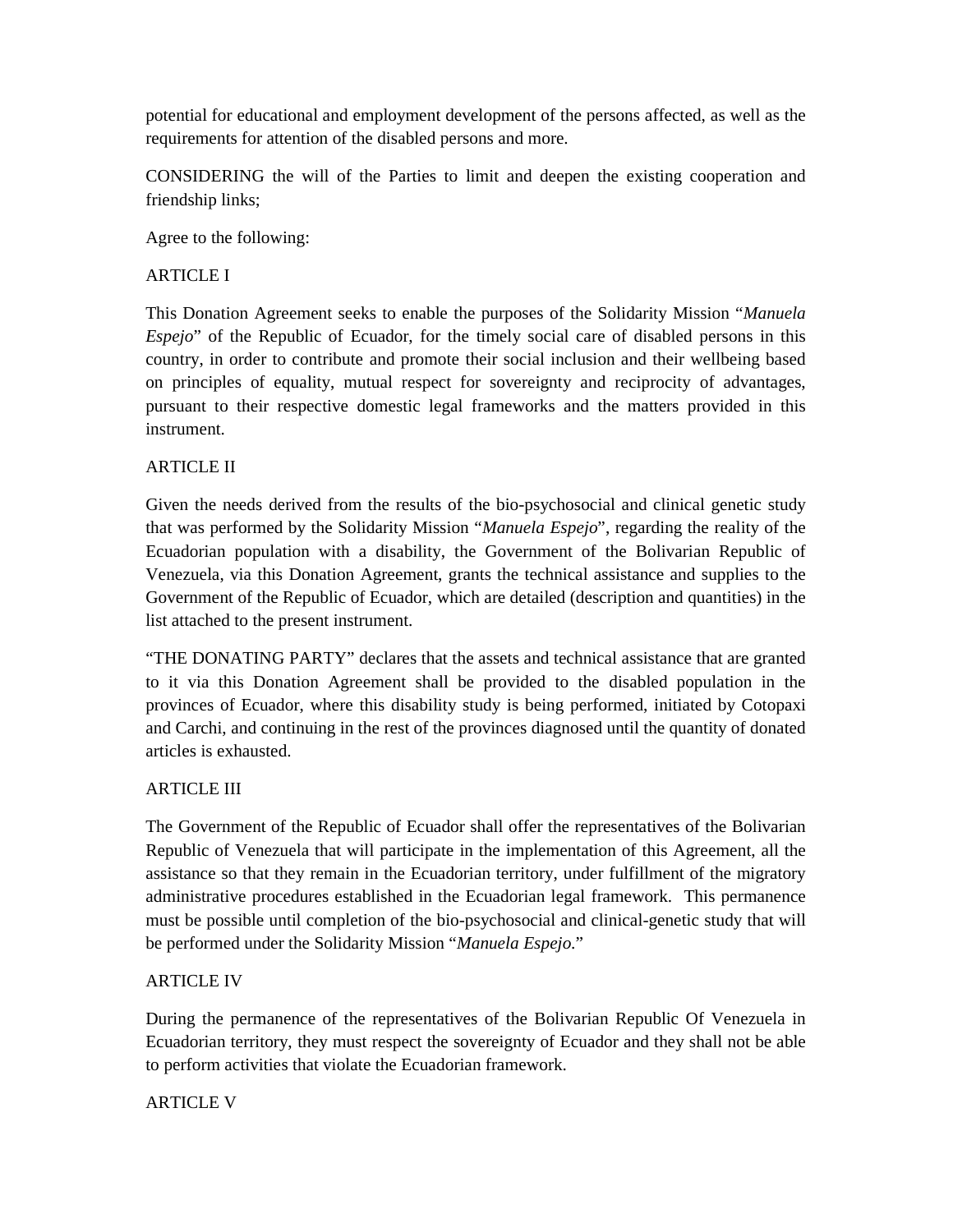For the implementation of this Donation Agreement, the Vice Presidency of the Republic of Ecuador shall be the party in charge of receiving, administering, delivering and granting the entirety of the articles granted pursuant to the signature of the Delivery Deed corresponding to this instrument, and commits to inform the "Donating Party", of the final destination of the goods granted once the delivery to beneficiaries has been completed.

## ARTICLE VI

In order to pack and transport the goods granted from Venezuela to Ecuador via this Donating Agreement, "the Donated Party" shall assume the costs that arise from said operations, until the delivery and arrival port in Ecuador.

Similarly, "the Donated Party" shall be in charge of performing the corresponding customs proceedings and other proceedings that are relevant as applicable.

## ARTICLE VII

This Donation Agreement may be modified pursuant to mutual agreement of "THE PARTIES".

The amendments shall enter into force in accordance with the procedure established for the entry into force of this Agreement.

## ARTICLE VIII

The doubts and controversies that may arise from the interpretation and-or application this Donation Agreement, shall be resolved through direct negotiation among "THE PARTIES", via diplomacy.

## ARTICLE IX

This Donation Agreement shall enter into force on the date of the last communication via which "THE PARTIES" inform of compliance with their respective constitutional and domestic legal requirements for these purposes, and shall have a term of (1) year, which may be extended for equal periods, unless one of the Parties informs the other, in writing and through diplomatic avenues, its intent of not extending it, with a minimum of six (6) months advance notice from date of expiration.

Any of the Parties shall be able to claim at any time during this Agreement, in writing, through diplomacy. The claim shall be effective six (6) months from receipt of said notice.

## ARTICLE X

Neither of "THE PARTIES" shall be liable for a complete or partial nonperformance of the obligations assumed by virtue of this Agreement, when such failure to implement is due to Act of God or Force Majeure. For these cases, the party claiming act of God or force majeure, must inform the other party within two (2) business days, counted from the date that the event is caused and prove it within ten (10) business days following the notice date. If the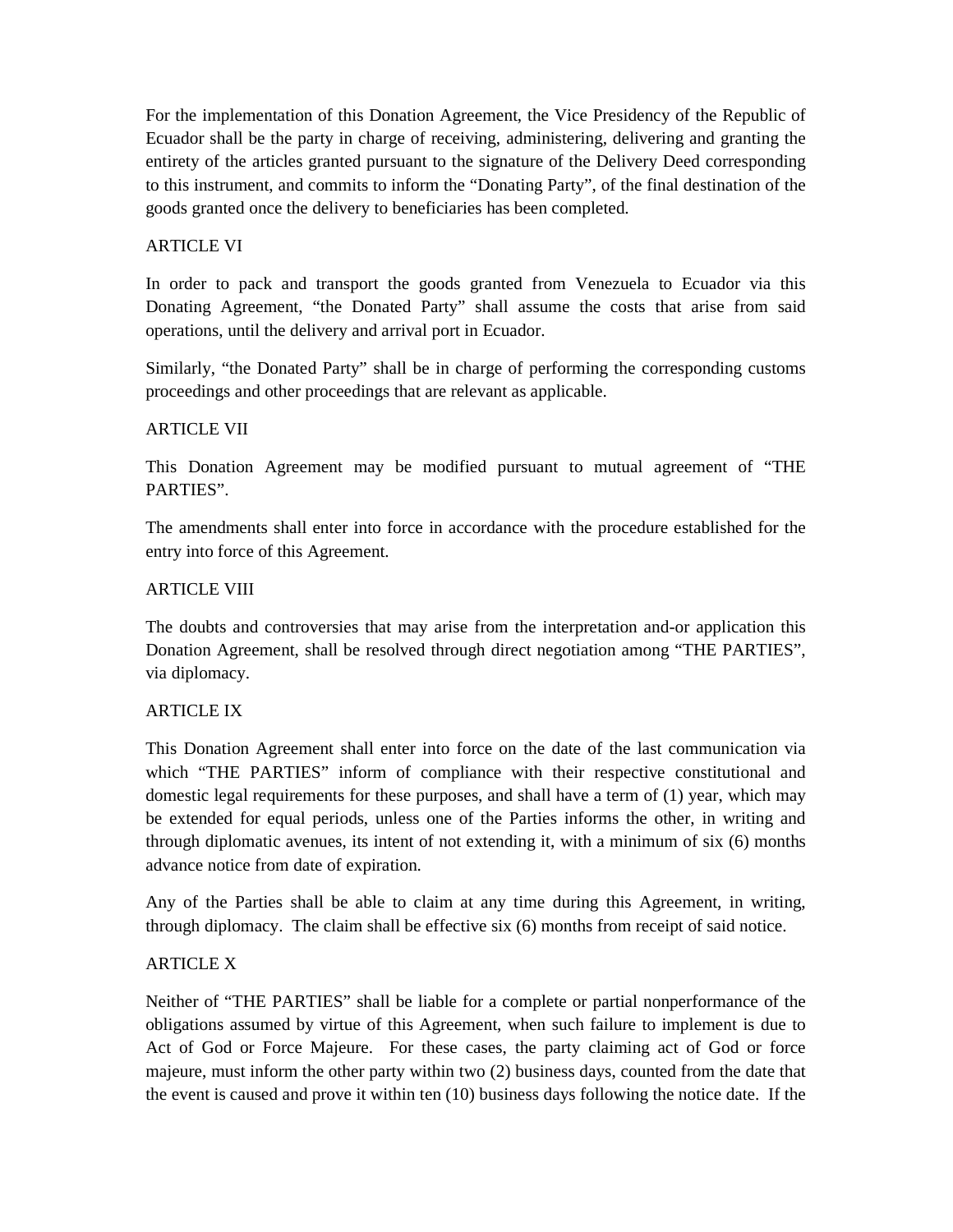situation that produces the Act of God or Force Majeure had a term over two (2) months, the Party that has been impeded, can request a new term from the other to fulfill its obligations.

Signed in the city of Caracas, Bolivarian Republic Of Venezuela on the  $7<sup>th</sup>$  day of October 2009, in two copies, in Spanish, that are identical texts.

#### III. CONSIDERATIONS OF THE COURT

Jurisdiction of the Constitutional Court for the period of transition

By virtue of article 438 of the Constitution, the Bench of the Constitutional Court for the period of transition, has jurisdiction to resolve, via binding decision, on the constitutionality of international instruments. Further, according to article 75, numeral 3, subparagraph d of the Law of Jurisdictional Guarantees and Constitutional Control, the Constitutional Court has jurisdiction to exercise the constitutional review of international Treaties.

The modalities of the entry into force of international instruments in the Ecuadorian legal framework.

The participation of the Ecuadorian State in the international arena and the set of relationships that it establishes with the other States and peoples of the world are stated through international instruments of a diverse nature, which require an advance procedure for their entry into force in our legal framework.

In accordance with the matters established in article 418 of the Constitution of the Republic of Ecuador, the President of the Republic is responsible for signing or authorizing the treaties and other international instruments, and this authorization is the last step so that these enter into force, whether they are treaties that require advance legislative approval, or instruments that do not require this approval stage. In effect, as noted by this Court, an international treaty passes through the following stages: a) Negotiation by the Executive; b) Signature of the Executive; c) Approval of Congress; and, d) Approval by the Executive.

In accordance with article 419 of the Fundamental Charter, certain subject matters exist that the various international treaties that require legislative approval can address, given the importance of the commitment acquired by the State and the need for an opinion of the forum that reflects popular sovereignty and the greatest representation of the Ecuadorian people; these are the following:

- a) Territorial matters or border.
- b) Establishment of political or military alliances.
- c) The commitment of issuing, modifying or repealing a law.
- d) Rights and guarantees established in the Constitution.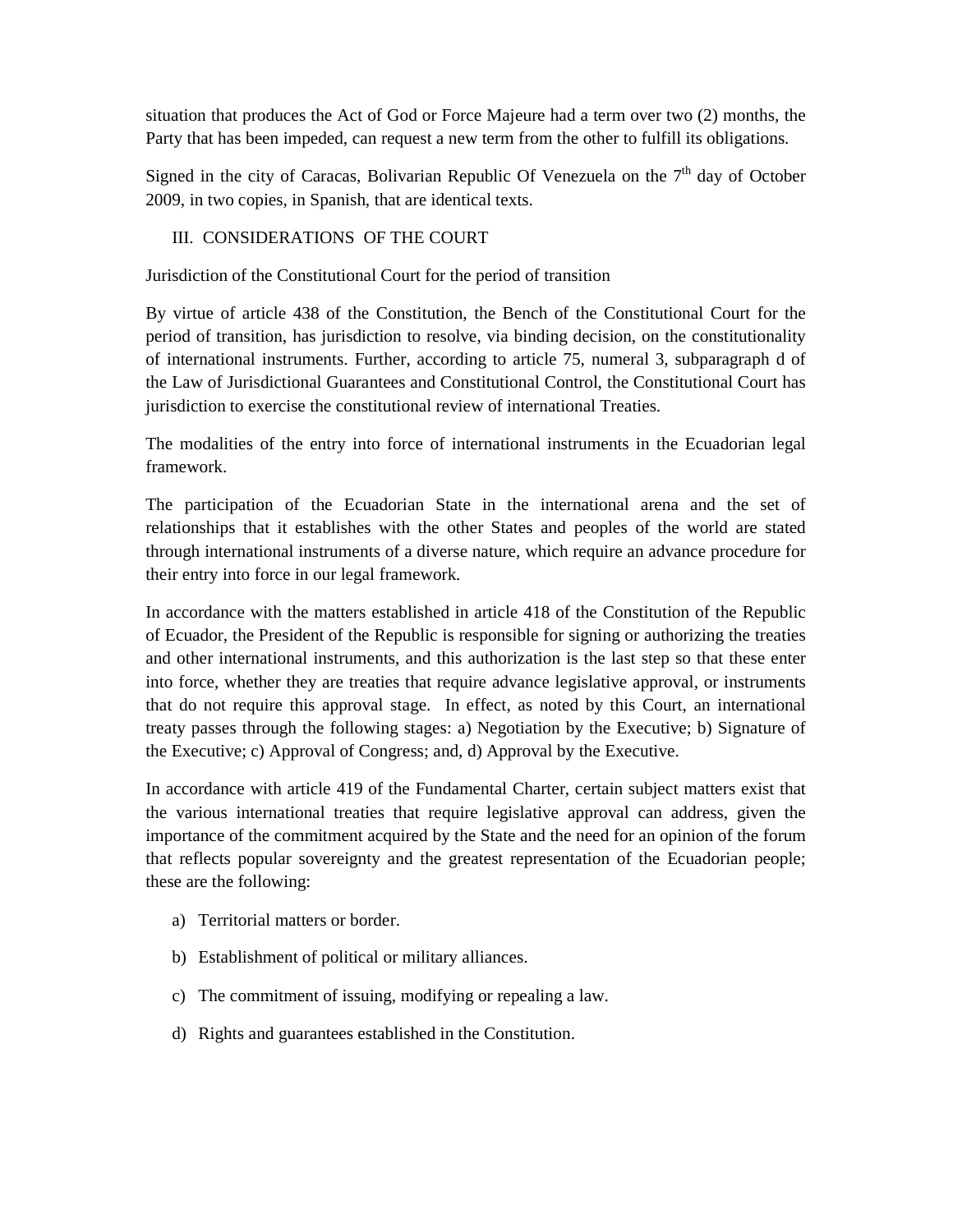- e) Commitment of the economic State policy established in its National Development Plan, on the condition of international financial institutions or transnational companies.
- f) Integration and trade.
- g) Attribution of competencies that apply to the internal legal order to an international or supranational body.
- h) Commitment of natural patrimony, especially water, biodiversity and its genetic patrimony.

This determination implies, in turn, that the commitments acquired by the State, bilateral or multilaterally with other States in any other matters, can be authorized by the President of the Republic without the need of approval of National Congress.

The need to determine the modality of entry into force of a treaty or international instrument.

Although it is true, article 419 of the Constitution determines such treaties that, because of the subject matter that they address, require legislative approval, it is no less certain that in certain circumstances, their objectives could lead to mistakes and lead, for example, to excluding the actions of National Congress in the formation of a treaty, causing, therefore, a flawed procedure, and for this reason, the Organic Law of Jurisdictional Guarantees and Constitutional Control

Judgments 002-09-TI, 007-09-TI.

contemplate a level of advance review under responsibility of the Constitutional Court, in the framework of its jurisdiction of constitutional review contemplated by the Fundamental Charter, to determine whether the treaty that must be approved by the President of the Republic, requires legislative approval or not- a provision that ensures the correct procedure subject to the competencies that are constitutionally established.

The content of the Agreement and its authorization mechanism

The Agreement signed by the Bolivarian Republic Of Venezuela and the Republic of Ecuador, subject to examination of the Court, becomes concrete with the delivery of technical assistance and supplies, via donation, by the Venezuelan Government, to facilitate the objectives sought by the *Manuela Espejo* Mission of Ecuador, for disabled persons, in order to promote their social inclusion.

This is about, in essence, a bilateral agreement among governments with similar objectives of attention to their population that, because of special conditions, merit adequate protection; this constitutes, therefore, a collaboration, solidarity and reciprocity agreement that aims to achieve treatment and inclusion objectives to the benefit of the peoples.

The nature of the Agreement signed by and among the Venezuelan and Ecuadorian States, as referenced, is of cooperation in a very specific area, and bears a relationship to the treatment